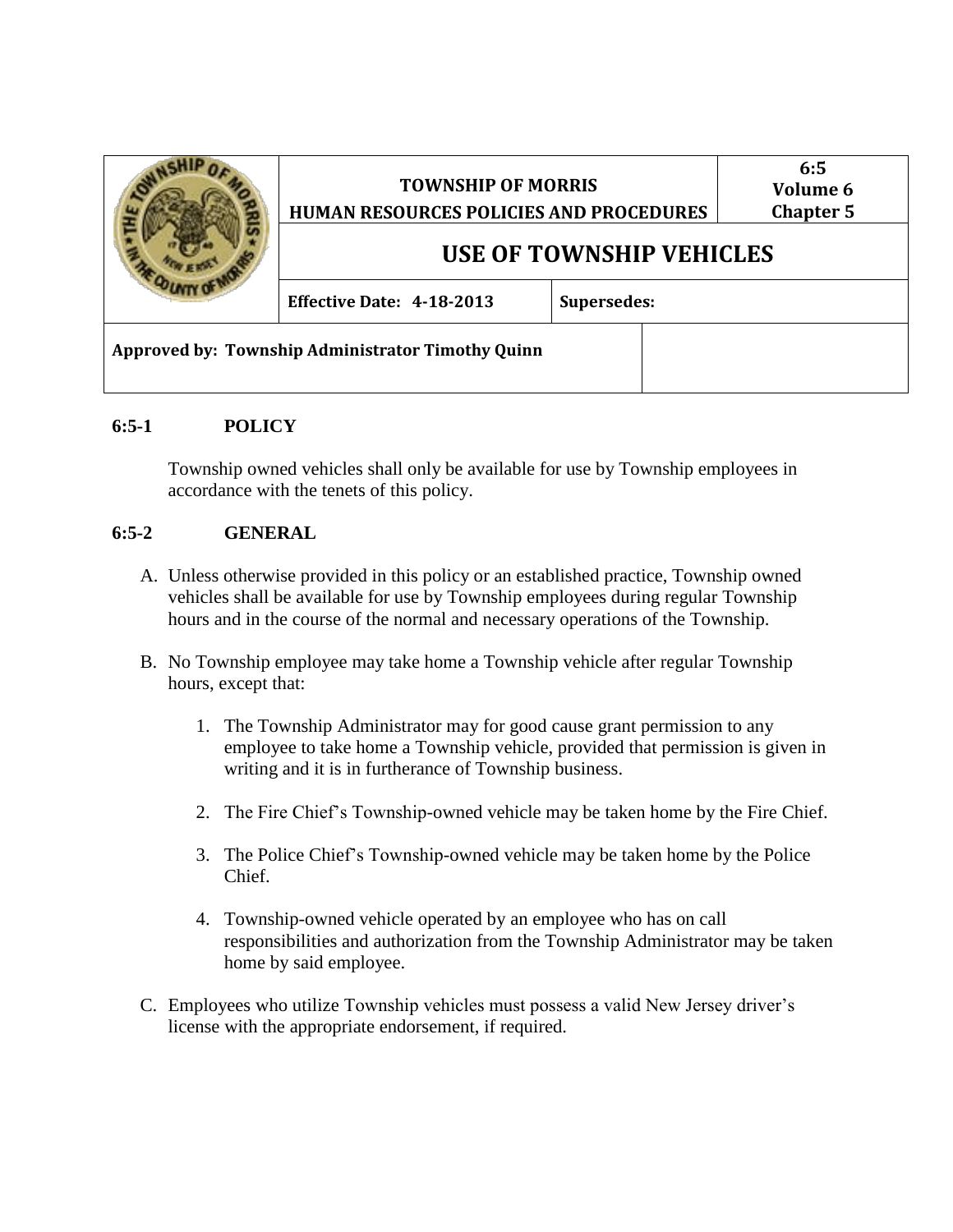- D. Employees must immediately notify their Department Head if their driver's license is expired or suspended. The Department Head shall prohibit employees with expired or suspended licenses from operating Township vehicles and heavy equipment.
- E. Employees must operate and park Township vehicles in compliance with all applicable laws, ordinances and regulations of the appropriate governing body of the jurisdiction where they are operating the vehicle.
- F. Employees must immediately notify their Supervisor or Department Head of any collision or damage found on the vehicle.
- G. Employees are subject to progressive discipline for Morris Township vehicle operation in violation of any law, ordinance or regulation.
- H. Employees are subject to progressive discipline for excessive culpable motor vehicle collisions.
- I. Notwithstanding the provisions of this policy or collective bargaining agreement to the contrary, when an employee is required to use their personal vehicle for Township business, they shall receive a thirty-five (\$.35) cent per mile reimbursement upon authorization of the Department Head and approval of the Township Administrator.
- J. Whether solely assigned to you/your Department or utilized from the pool of Township vehicles, you are responsible to keep and maintain vehicles in a neat and clean condition. Exterior washing can be arranged by the Township when requested through the Township Administrator. The interior of Township vehicles must also be kept clean and free of accumulated debris whenever you are using the vehicle
- K. Employees are responsible and subject for the following:
	- 1. Whenever you use a Township vehicle, you are responsible for insuring that it is returned and refueled when completed and that any other problems are brought to the attention of your Supervisor and the Township mechanics. Gasoline level should not be permitted to go below a ½ tank.
	- 2. When taking a Township vehicle out, you are expected to confirm that all interior gauges reflect normal operating conditions and to report any problems immediately to your supervisor and the Township's mechanics.
	- 3. Further, you shall operate Township vehicles in a manner that is consistent with and in compliance with the regulations of the New Jersey Department of Motor Vehicles and any other existing vehicular regulations.
	- 4. The Township will not be responsible for any traffic violations or summonses that you receive as a result of improper operation of a Township vehicle. In addition,